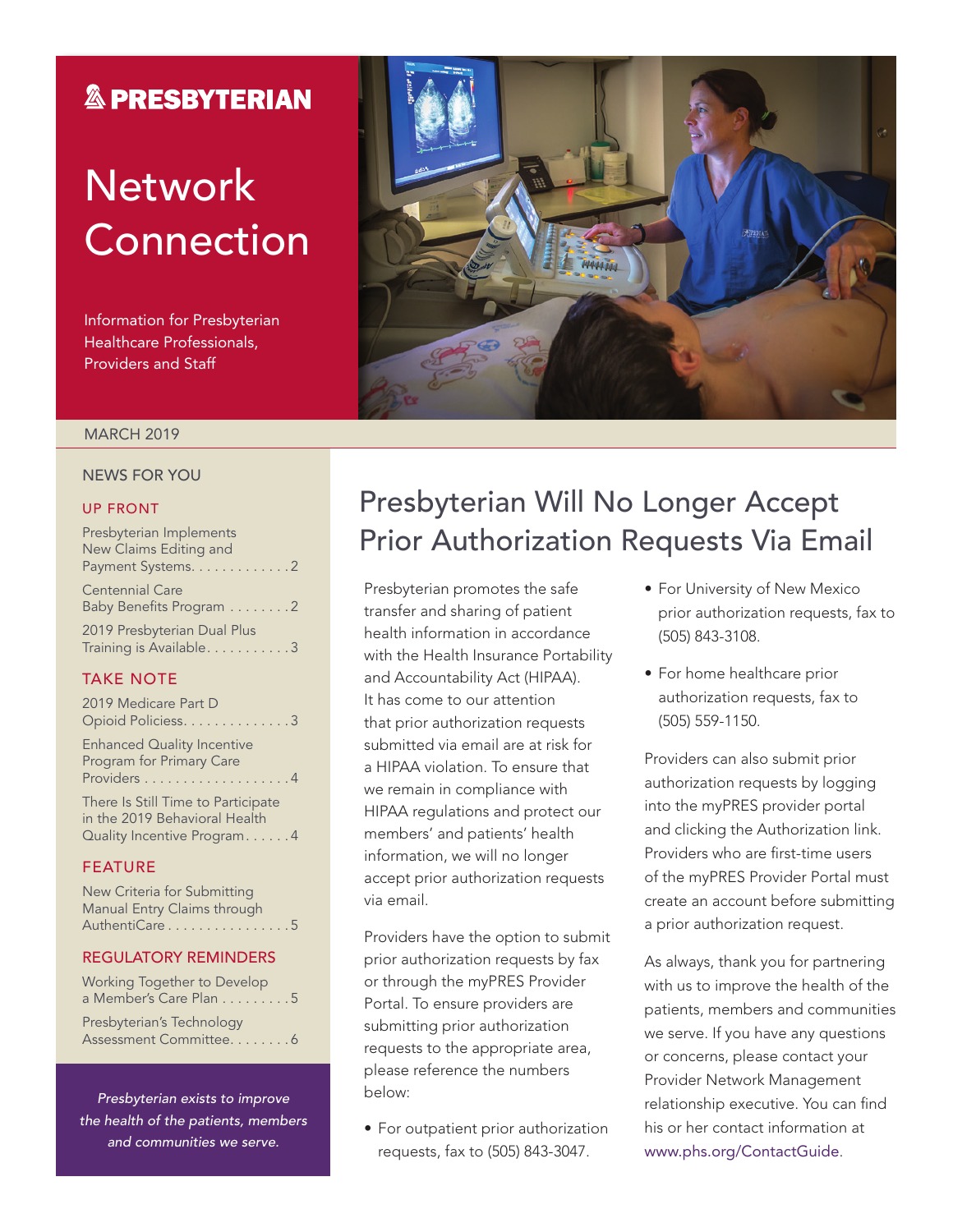# Presbyterian Implements New Claims Editing and Payment Systems

Presbyterian implemented a new claims editing and payment system beginning Jan. 1, 2019. This new system focuses on reducing administrative burden and improving the provider experience. The claims editing and payment system will streamline the processing of claims and ensure that providers are paid in a timely manner.

### Claims Payment System

Our new claims payment system is a next-generation core administration system that builds on our best-practice approach to claims processing. We expect to fully transition to this new

system over the next two years. Please be aware that until we fully implement our new claims payment system, providers may have their claims processed in both the old and new system depending on the product line.

### Claims Editing System

Our new claims editing system will help ensure accurate and appropriate reimbursement by identifying potentially incorrect coding relationships on submitted claims. This system utilizes national coding edits, edits based on current procedural terminology (CPT) guidelines, specialty edits and clinically

derived edits. In addition to these core edits, we will use this new claims editing system to conduct claim edit reviews and administer Presbyterian payment and medical policies. Claims with dates of service prior to Jan. 1, 2019, will not be affected by the new claims editing system.

We will notify providers of future changes as we continue to invest in new technologies that improve process and reduce administrative burden. We encourage providers to contact their Provider Network Management relationship executive with questions.

## Centennial Care Baby Benefits Program

Prenatal and postpartum care helps ensure that our members are healthy throughout pre-pregnancy, pregnancy, labor and delivery and the weeks that follow birth. Presbyterian engages with pregnant members through the Centennial Care prenatal incentive program, Baby Benefits.

The program promotes early and regular prenatal care, identifies member needs and obstacles members may face with receiving the care they need, and provides a threetiered incentive approach for completing recommended visits and screenings.

When an expectant mother receives recommended prenatal care, she is eligible to receive up to three different gift cards through tiered rewards when she completes required visits. Presbyterian provides gift cards to help expectant mothers with expenses related to pregnancy, postpartum care and baby-related supplies. Members must complete the visits as outlined below to receive each gift card.

• The first prenatal visit during the first trimester – \$25 gift card

- At least 10 regular prenatal visits or at least 80 percent of recommended visits – \$75 gift card
- A postpartum visit within three to six weeks after delivery - \$50 gift card

Providers are encouraged to recommend this program to Centennial Care members. Members can enroll in one of the following ways:



- Email: [PerformanceImp@phs.org](mailto:PerformanceImp@phs.org)
- Phone: (505) 923-5017 or toll-free 1-866-634-2617

We want to thank providers for helping Centennial Care members maintain good health throughout pregnancy and postpartum care.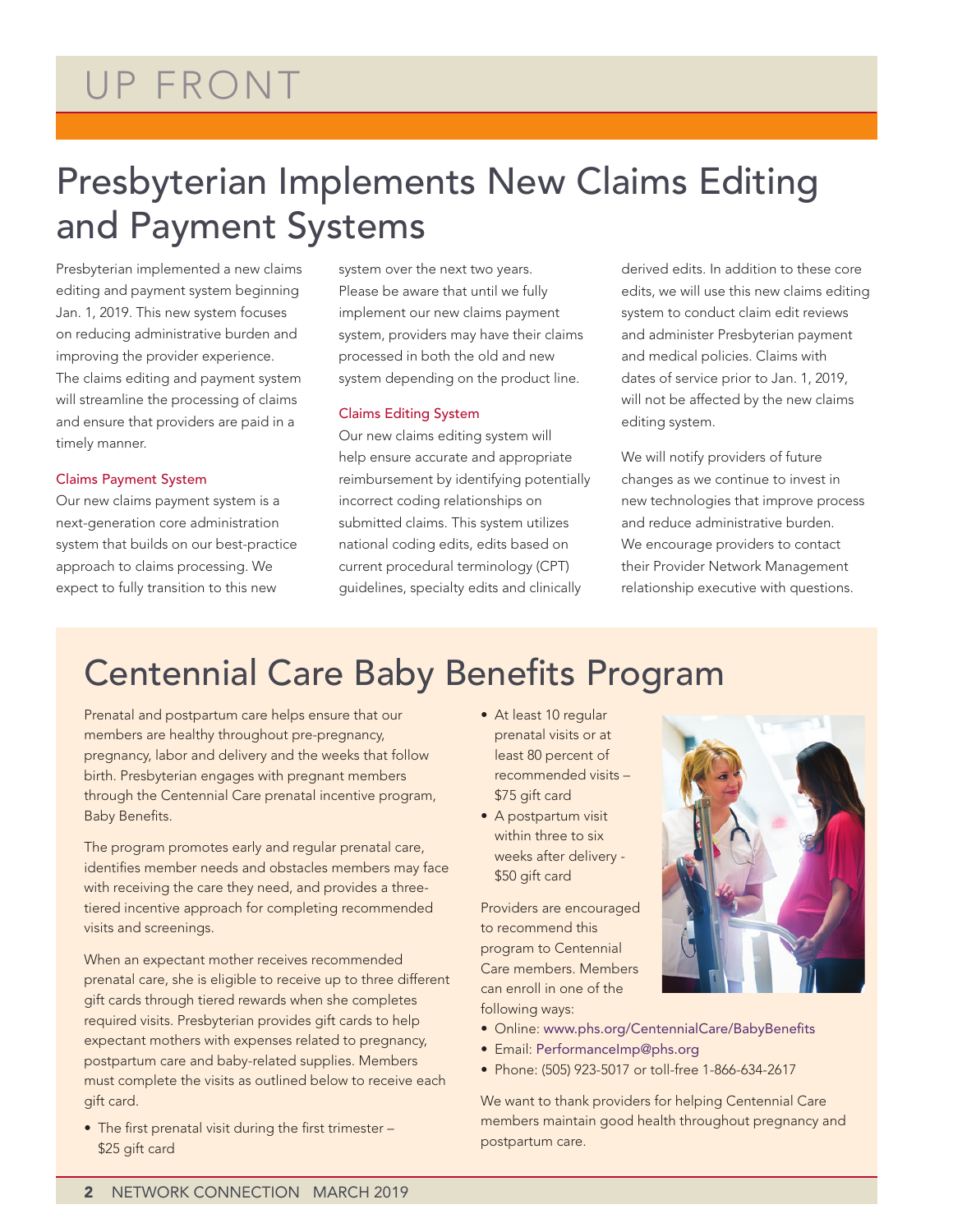# TAKE NOTE

# UP FRONT

### 2019 Presbyterian Dual Plus Training Is Available

Presbyterian's Dual Plus (HMO-SNP) provider training is a required annual training for all medical, behavioral health and long-term care providers who render services to Presbyterian Dual Plus members. We offer the Presbyterian Dual Plus training as a computer-based training module for providers' convenience.

The self-guided, online training module is available on the Presbyterian website at [www.phs.org/ProviderTraining](http://www.phs.org/ProviderTraining). The training takes about 30 minutes to complete and requires the provider to attest to completing the module. *Please note: Providers who render services are required to complete the training and attestation, not the provider's office staff.*

For any questions or assistance, please contact your assigned Provider Network Management relationship executive. Providers can find his or her contact information at [www.phs.org/](http://www.phs.org/contactguide) [ContactGuide](http://www.phs.org/contactguide).



# 2019 Medicare Part D Opioid Policies

The Centers for Medicare & Medicaid Services (CMS) and Presbyterian are taking steps to help prevent the unsafe use of opioid medications. At the beginning of the year, CMS [finalized new](https://www.cms.gov/Medicare/Prescription-Drug-coverage/PrescriptionDrugCovContra/RxUtilization.html)  [opioid policies](https://www.cms.gov/Medicare/Prescription-Drug-coverage/PrescriptionDrugCovContra/RxUtilization.html) for Medicare drug plans in an effort to promote safer prescribing practices. The new policies include improved safety alerts when opioid prescriptions are dispensed at a pharmacy.

The goal is to manage and identify potential opioid overutilization in the Medicare Part D population. CMS identified that providers are in the best position to manage potential opioid overutilization in this population. Medicare Part D plans will implement the following new opioid safety alerts at the pharmacy:

- A seven-day supply limit for opioid patients who have not taken opioid medications in the past 108 days.
- An opioid care coordination alert at the 90 morphine milligram equivalent (MME).
- Concurrent opioid and benzodiazepine use or duplicative long-acting opioid therapy.

Presbyterian encourages its prescribers to respond to pharmacists in a timely manner and give the appropriate training to oncall prescribers when necessary to resolve opioid safety alerts.

In addition to the new opioid policies, Presbyterian changed



its policy for opioid and benzodiazepine prescriptions. Presbyterian network pharmacies will no longer dispense opioid and/ or benzodiazepine prescriptions for more than a 30-day supply at one time. This is an effort to help reduce the risks associated with taking opioid and benzodiazepine medications concurrently.

Patients and members can refill prescriptions in accordance with current laws regarding refills of controlled substance prescriptions.

For a complete guide on the new Medicare Part D opioid polices, please visit [https://www.cms.](https://www.cms.gov/Outreach-and-Education/Medicare-Learning-Network-MLN/MLNMattersArticles/Downloads/SE18016.pdf) [gov/Outreach-and-Education/](https://www.cms.gov/Outreach-and-Education/Medicare-Learning-Network-MLN/MLNMattersArticles/Downloads/SE18016.pdf) [Medicare-Learning-Network-MLN/](https://www.cms.gov/Outreach-and-Education/Medicare-Learning-Network-MLN/MLNMattersArticles/Downloads/SE18016.pdf) [MLNMattersArticles/Downloads/](https://www.cms.gov/Outreach-and-Education/Medicare-Learning-Network-MLN/MLNMattersArticles/Downloads/SE18016.pdf) [SE18016.pdf](https://www.cms.gov/Outreach-and-Education/Medicare-Learning-Network-MLN/MLNMattersArticles/Downloads/SE18016.pdf). If you have any questions or concerns, please contact Pharmacy Services at (505) 923-5500.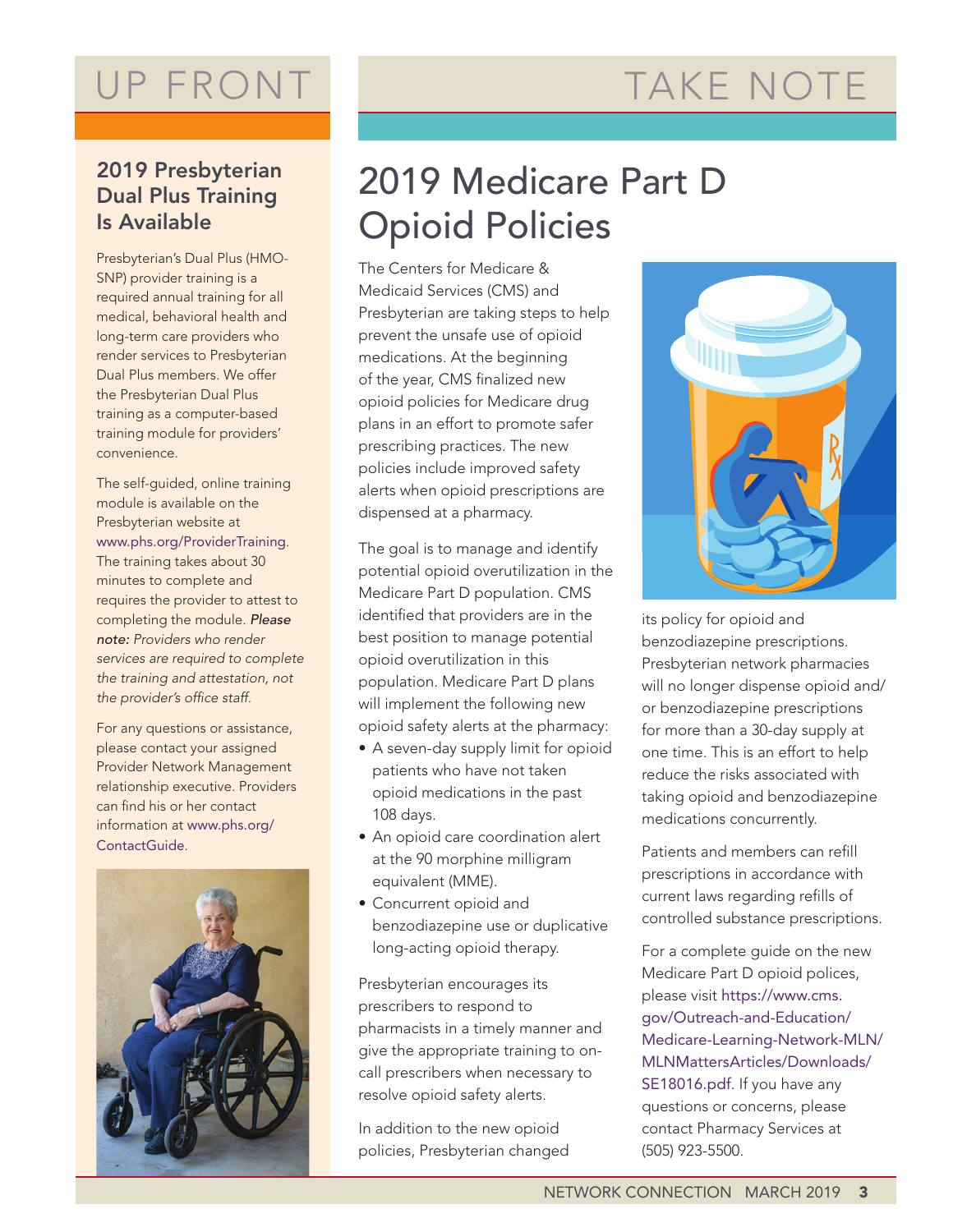# TAKE NOTE

## Enhanced Quality Incentive Program for Primary Care Providers

Presbyterian has long used its Provider Quality Incentive Program (PQIP) to reward primary care providers (PCPs) who provide timely, efficient and quality healthcare to members. This year, Presbyterian enhanced its program to include greater quarterly bonuses and an increased number of quality measures.

The PQIP program provides incentives to PCPs who close gaps in care for members based on the National Committee for Quality Assurance Healthcare Effectiveness Data and Information Set (NCQA HEDIS®). Performance incentives are based on the percentage of gaps in care that a provider closes. A gap in care is identified when patients miss screenings that are considered necessary by NCQA HEDIS.

To help providers meet measures from NCQA HEDIS, Presbyterian identifies and provides a list of gaps in care

specific to each provider's members. The list includes members who have at least one of the following statuses:

- May not be up to date or missing recommended or preventive screenings
- May need recommended interventions
- May require medications for chronic conditions

Providers can find the Gap in Cares List by clicking on the Reports tab in the Presbyterian myPRES Provider Portal.

Providers do not need to sign a contract to participate in PQIP. For more information about PQIP, providers can contact Presbyterian's Quality department at (505) 923-5255.

HEDIS (Healthcare Effectiveness Data and Information Set) is a registered trademark of the National Committee for Quality Assurance (NCQA), [http://www.](http://www.ncqa.org) [ncqa.org.](http://www.ncqa.org)

### There Is Still Time to Participate in the 2019 Behavioral Health Quality Incentive Program

There is still time to opt in and participate in the 2019 Behavioral Health Quality Incentive Program. Providers can earn additional incentives, up to \$55, for scheduling appointments within seven days of a member's inpatient stay. In addition, providers can earn extra money for scheduling appointments for members who have two or more additional services with a diagnosis of a substance use disorder.





For a complete description of the Behavioral Health Quality Incentive Program, please contact Nicole Castillo, network development manager, at (505) 923-8838 or [ncastillo@phs.org](mailto:ncastillo@phs.org).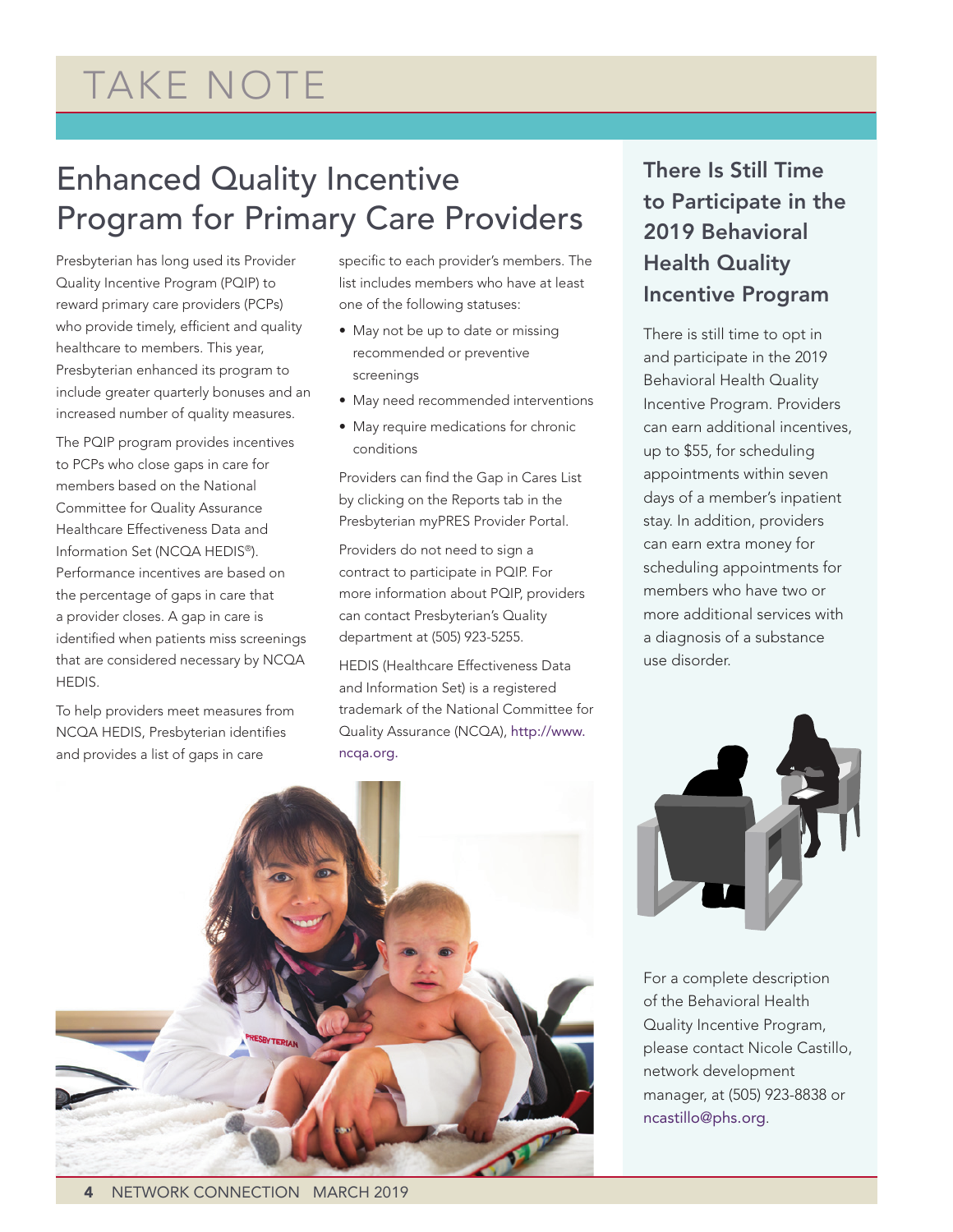# FEATURE

## New Criteria for Submitting Manual Entry Claims through AuthentiCare

Electronic visit verification (AuthentiCare) is a solution that is intended to help streamline the claims submission and approval process for providers. Recently, it has come to our attention that manual entry claim submissions lack pertinent information for appropriate processing. This can lead to a delay in processing and/or a claim denial.

To ensure providers receive timely claim payments, Presbyterian developed criteria for manual entry claim

submissions through AuthentiCare. Effective March 1, 2019, please use the following guidelines for manual entry claim submissions:

- Include date spans with the date the issue began and when it was resolved.
- Provide detailed information on issues and how they were resolved.
- Include a list of descriptions of issues along with the ticket number, if one was given.
- Add substitute caregivers to the system if they will be in place longer than two days.
- Do not use uncommon abbreviations.
- Spell out all acronyms on first use.

Failure to follow the above guidelines will result in a claim denial. If a manual entry claim is denied, do not submit another claim. Please send additional information to [phpevvinquiry@phs.org](mailto:phpevvinquiry@phs.org) and a relationship executive will assist you.

# REGULATORY REMINDERS

## Working Together to Develop a Member's Care Plan

Presbyterian Care Coordination is committed to including all parts of a member's care team in the development and execution of his or her care plan. When a member is referred to our Care Coordination team, we begin the development of an individualized, member-driven care plan that addresses issues and needs identified in the Comprehensive Needs Assessment (CNA).

This customized plan allows members to understand which services are available to them and creates a foundation for discussions about their health with them, their caregivers, care coordinator and providers. The assigned care coordinator will work with the member and his or her designated family members, caregivers, authorized representatives, primary care provider (PCP) and specialists to ensure the care plan is executed properly.

As an important part of the care plan development process, we ask for input from anyone involved in the member's care team. We appreciate providers taking the time to share information they believe improves the care of our patients and members. Provider input is invaluable to the care plan development process, as it ensures we are meeting the goal of a holistic approach to a member's health and well-being.

If you would like to connect with a member's care coordinator, please contact the Presbyterian Care Coordination department at 1-866-672-1242 or (505) 923-8858.